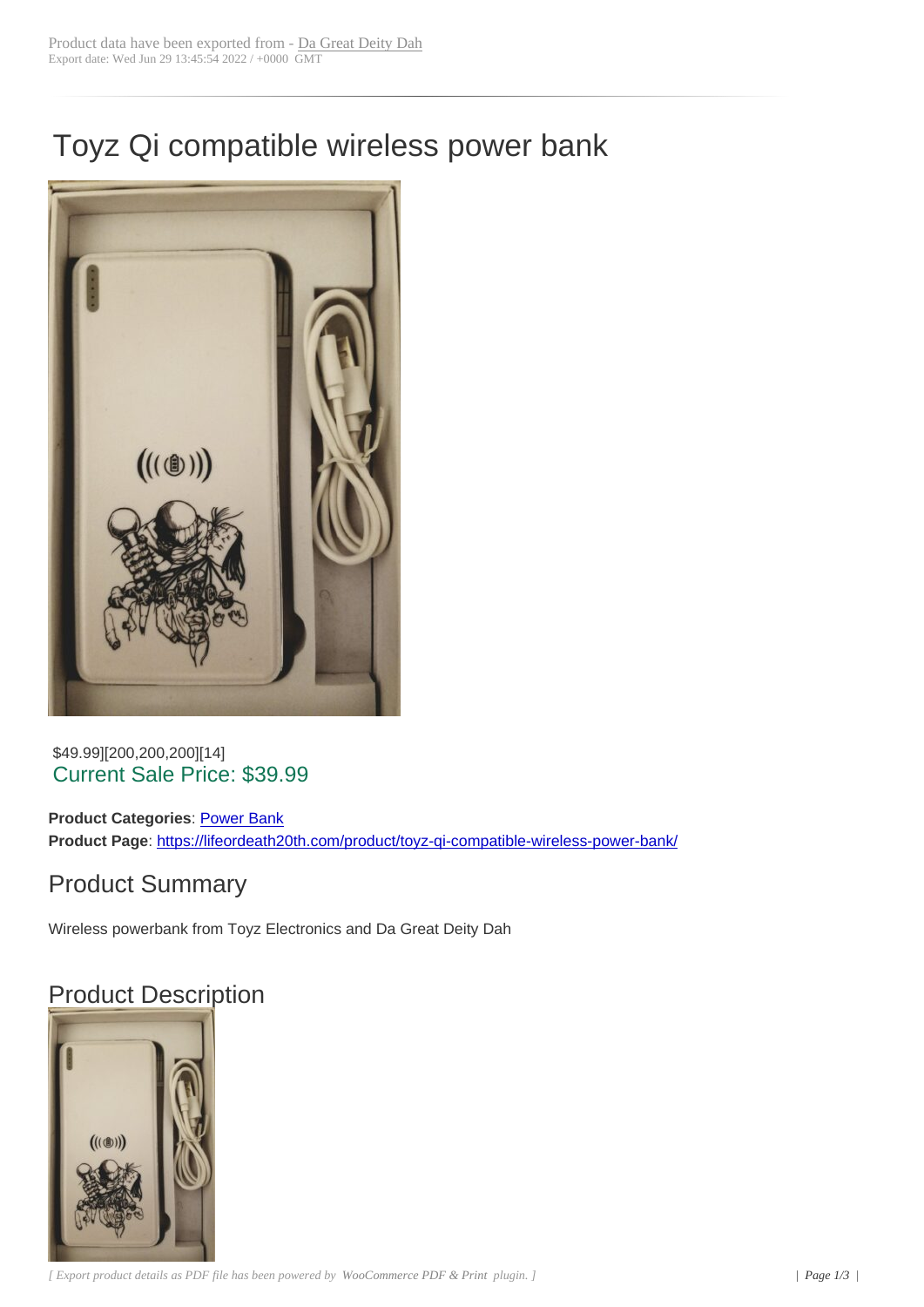The Toyz Qi compatible wireless ch[arger has a 10,000](http://lifeordeath20th.com/?post_type=product&p=545) mAh battery and can charge multiple devices at once using Qi antenna embedded inside and 2 USB ports. It can charge with both 2.1A and 1.1A. Featuring the cover image from the Dr of Rapmatics Album this powerbank is a must have for anyone. Get yours today

### Product Gallery